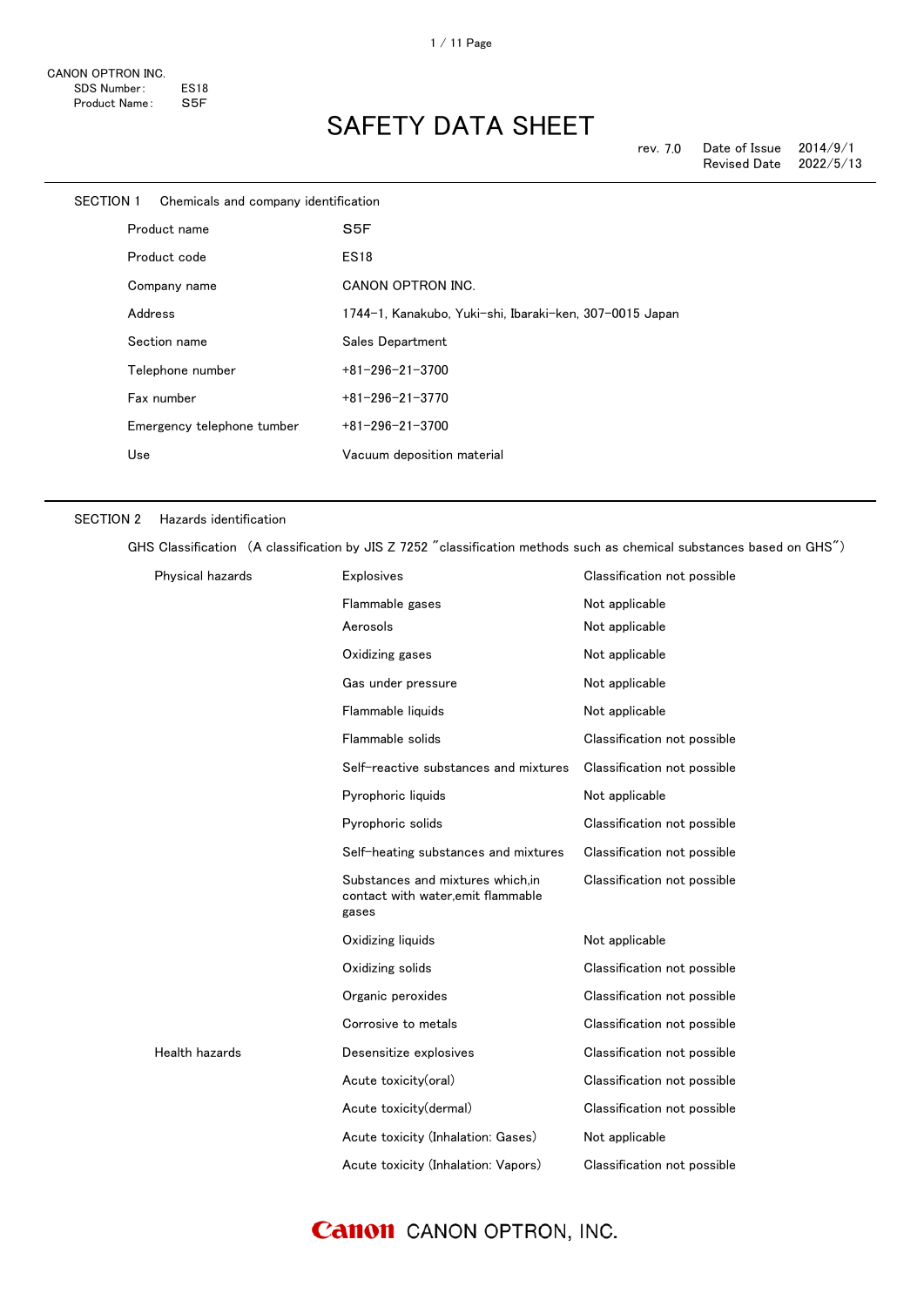|                       | Acute toxicity (Inhalation: Dusts and<br>mists)                                   | Classification not possible |
|-----------------------|-----------------------------------------------------------------------------------|-----------------------------|
|                       | Skin corrosion/irritation                                                         | Classification not possible |
|                       | Serious eye damage/eye irritation                                                 | Classification not possible |
|                       | Respiratory sensitization                                                         | Classification not possible |
|                       | Skin sensitization                                                                | Classification not possible |
|                       | Germ cell mutagenicity                                                            | Category 2                  |
|                       | Carcinogenicity                                                                   | Category 1A                 |
|                       | Reproductive toxicity                                                             | Classification not possible |
|                       | Reproductive toxicity, effects on or via Classification not possible<br>lactation |                             |
|                       | Specific target organ toxicity (single<br>exposure)                               | Classification not possible |
|                       | Specific target organ toxicity (repeated<br>exposure)                             | Category 1                  |
|                       | Aspiration hazard                                                                 | Classification not possible |
| Environmental hazards | Hazardous to the aquatic environment<br>Short-term(acute)                         | Classification not possible |
|                       | Hazardous to the aquatic environment<br>Long-term(chronic)                        | Classification not possible |
|                       | Hazardous to the ozone layer                                                      | Classification not possible |

Label elements

hazard Pictograms **Health Hazard** 



Signal word **Danger** 

Dangerous goods hazard information

Suspected of causing genetic defects. May cause cancer. Causes damage to organs through prolonged or repeated exposure Respiratory

Precautionary statements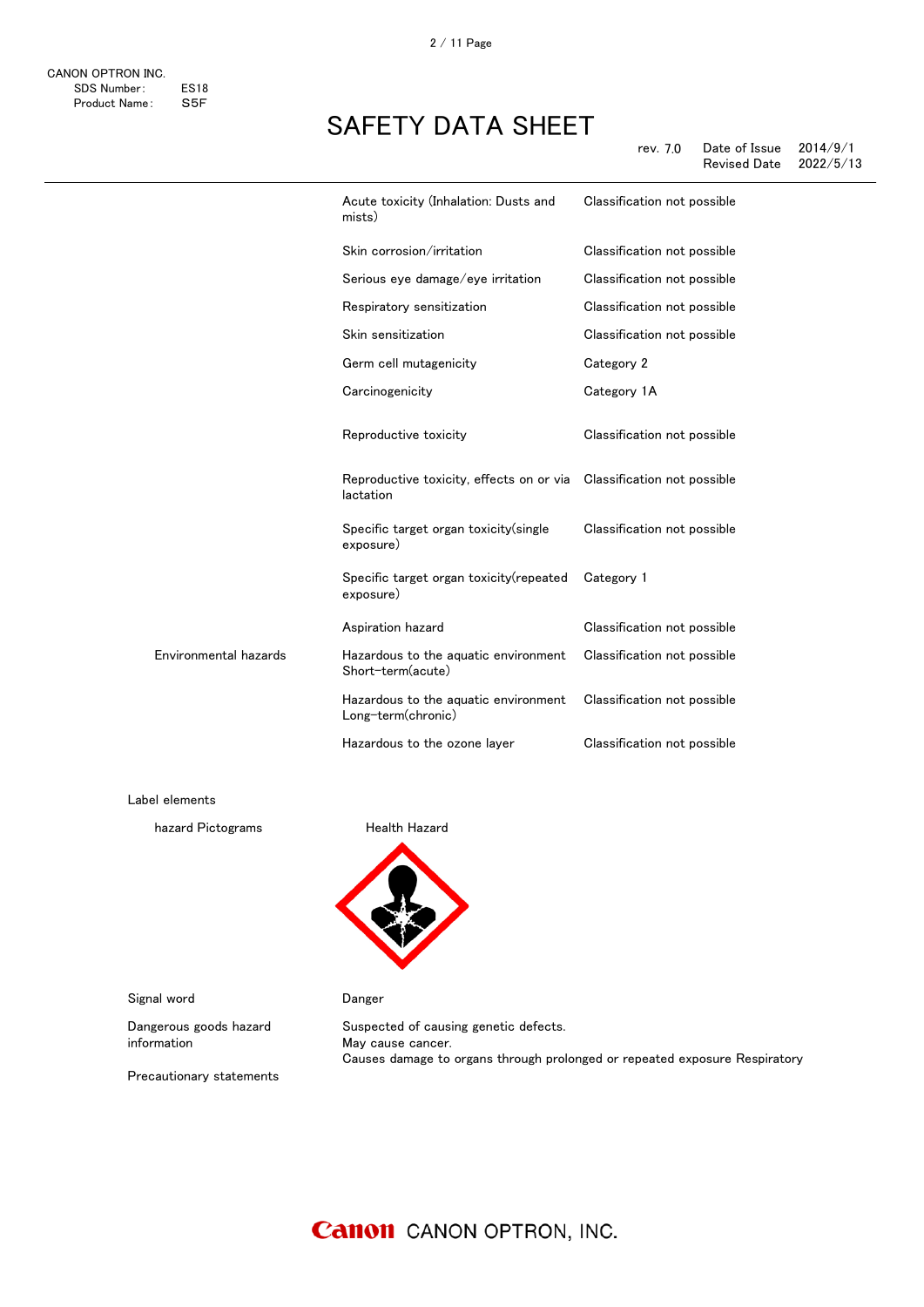rev. 7.0 Date of Issue 2014/9/1 Revised Date 2022/5/13

| 【Safety measures】      | Obtain special instructions before use.<br>Do not handle until all safety precautions have been read and understood.<br>Do not breathe dust/fume/gas/mist/vapours/spray.<br>Wash hands thoroughly after handling.<br>Do not eat, drink or smoke when using this product.<br>Wear Protective glovess/protective clothing/eye protection/face protection. |
|------------------------|---------------------------------------------------------------------------------------------------------------------------------------------------------------------------------------------------------------------------------------------------------------------------------------------------------------------------------------------------------|
| [First-aid measures]   | If exposed or concerned: Get medical advice/attention.<br>Get medical advice/attention if you feel unwell.                                                                                                                                                                                                                                              |
| [Storage]              | Store locked up.                                                                                                                                                                                                                                                                                                                                        |
| [Disposal]             | Dispose of contents/container in accordance with national regulations.                                                                                                                                                                                                                                                                                  |
| <b>[Other hazards]</b> |                                                                                                                                                                                                                                                                                                                                                         |
|                        |                                                                                                                                                                                                                                                                                                                                                         |

#### SECTION 3 Composition/information on ingredients

|                  | Substance/Mixture                                              | Mixture                                                                                                                                                                                                             |                        |  |
|------------------|----------------------------------------------------------------|---------------------------------------------------------------------------------------------------------------------------------------------------------------------------------------------------------------------|------------------------|--|
|                  | Chemical name                                                  | Quartz                                                                                                                                                                                                              | Aluminum oxide         |  |
|                  | Chemical formula                                               | SiO2 (Quartz)                                                                                                                                                                                                       | A/203                  |  |
|                  | Concentration or concentration<br>range                        | $SiO2 : 96.5 - 98.5$<br>Al2O3 : $1.5 - 3.5$                                                                                                                                                                         |                        |  |
|                  | CAS No.                                                        | 14808-60-7                                                                                                                                                                                                          | $1344 - 28 - 1$        |  |
|                  | <b>TSCA Inventry</b>                                           | Quartz (SiO2)                                                                                                                                                                                                       | Aluminum oxide (Al2O3) |  |
|                  | <b>EINECS</b> number                                           | $238 - 878 - 4$                                                                                                                                                                                                     | $215 - 691 - 6$        |  |
|                  | Radioactive information                                        | Radioactive substances are not used as the material. Therefore, there is no<br>reason that ionizing radiation would be generated.                                                                                   |                        |  |
| <b>SECTION 4</b> | First aid measures                                             |                                                                                                                                                                                                                     |                        |  |
|                  | Inhalation                                                     | Remove person to fresh air and keep comfortable for breathing.<br>Get medical advice/attention if you feel unwell.                                                                                                  |                        |  |
|                  | Skin contact                                                   | Take off immediately all contaminated clothing. Rinse affected areas with<br>water/shower.<br>IF ON SKIN: Wash with plenty of soap and water.<br>If skin irritation or rash occurs: : Get medical advice/attention. |                        |  |
|                  | Eye contact                                                    | Rinse cautiously with water for several minutes. Remove contact lenses, if<br>present and easy to do. Continue rising.<br>If eye irritation persists: Get medical advice/attention.                                 |                        |  |
|                  | Ingestion                                                      | Rinse mouth.<br>Get medical advice/attention.                                                                                                                                                                       |                        |  |
|                  | Most important symptoms and<br>effects, both acute and delayed | No data available                                                                                                                                                                                                   |                        |  |
|                  | Protection of first aiders                                     | Rescuers, wear suitable protective equipment as the situation demands.                                                                                                                                              |                        |  |
|                  |                                                                |                                                                                                                                                                                                                     |                        |  |

#### 3 / 11 Page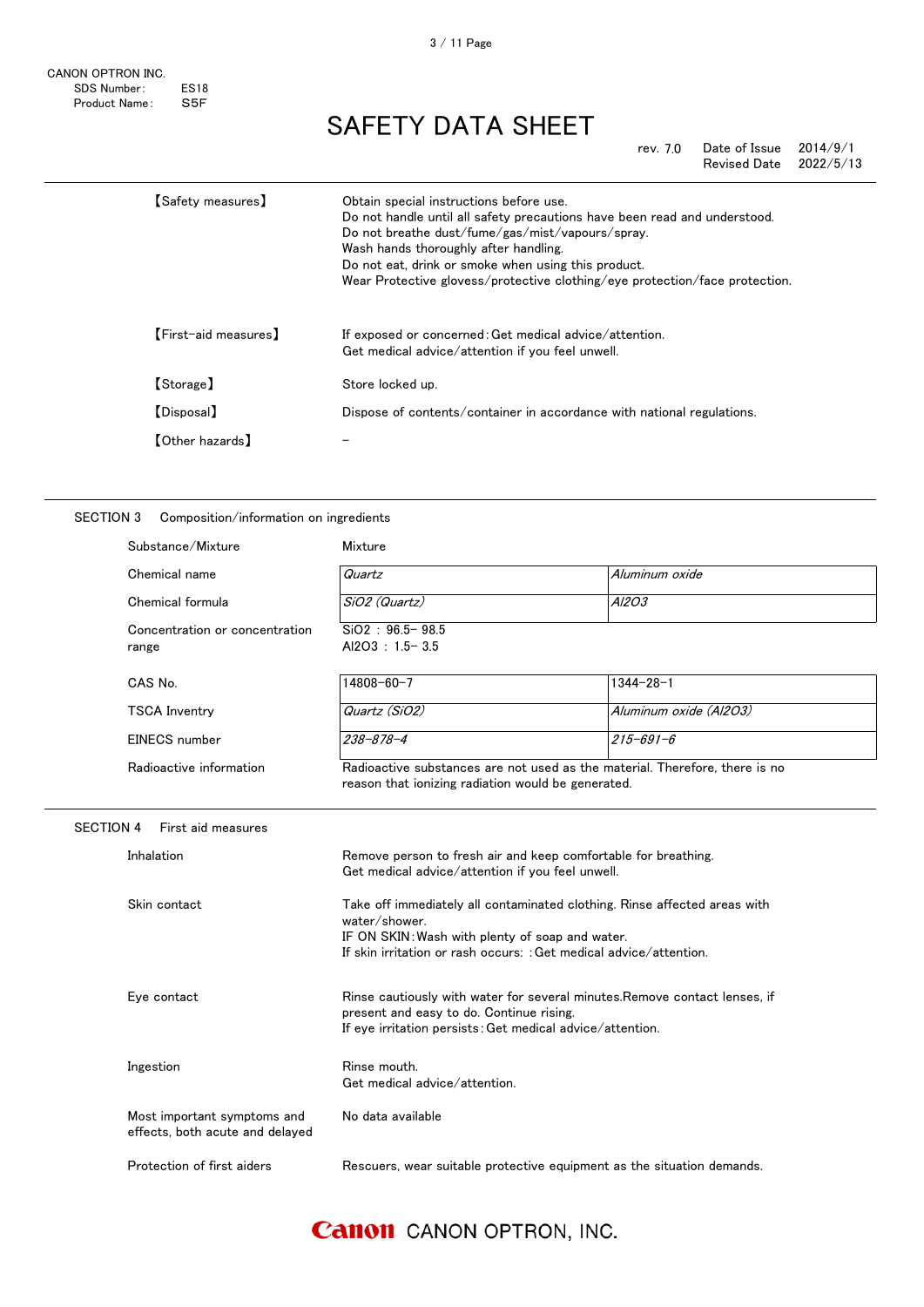Special precautions for physicians No data available

| <b>SECTION 5</b>                                                             | Firefighting measures            |                                                                                                                                                                                                                            |  |  |
|------------------------------------------------------------------------------|----------------------------------|----------------------------------------------------------------------------------------------------------------------------------------------------------------------------------------------------------------------------|--|--|
| Suitable extinguishing media                                                 |                                  | This product itself is not flammable.                                                                                                                                                                                      |  |  |
|                                                                              | Unsuitable extinguishing media   | No data available                                                                                                                                                                                                          |  |  |
| Specific hazards                                                             |                                  | No data available                                                                                                                                                                                                          |  |  |
|                                                                              | Specific extinguishing methods   | In the case of a fire in the periphery, the portable container is quickly moved to a<br>safe place.                                                                                                                        |  |  |
| firefighters                                                                 | Special protective equipment for | Wear suitable protective equipment (gloves, glasses and a mask) in fire-fighting.                                                                                                                                          |  |  |
| <b>SECTION 6</b>                                                             | Accidental release measures      |                                                                                                                                                                                                                            |  |  |
| equipment, and emergency<br>procedures                                       | Personal precautions, protective | Protection equipment (specified as those in which the properties of the product<br>are suitable) worn during operation so that airborne droplets, etc., do not adhere<br>to the skin and dusts and gases are not absorbed. |  |  |
| Environmental precautions                                                    |                                  | The leakage may not directly flow into rivers or sewage.                                                                                                                                                                   |  |  |
| Methods and material for<br>containment and cleaning up                      |                                  | The leaked material is scooped up, or swept up and gathered to be recovered in<br>a paper bag or a drum.<br>After recovery, a small amount of the residue is absorbed in sediment, sawdust,<br>etc.                        |  |  |
| measures                                                                     | Secondary disaster prevention    | No data available                                                                                                                                                                                                          |  |  |
|                                                                              |                                  |                                                                                                                                                                                                                            |  |  |
|                                                                              | Handling and storage             |                                                                                                                                                                                                                            |  |  |
| Precautions for safe handling                                                |                                  |                                                                                                                                                                                                                            |  |  |
| Technical measures                                                           |                                  | Take measures for equipment as described in "8. Exposure controls/personal<br>protection" and wear protective equipment.                                                                                                   |  |  |
|                                                                              | Safety handling precautions      | Handling work must be practiced in a room where there is a local or total<br>ventilation facility.                                                                                                                         |  |  |
|                                                                              | Avoidance of contact             | Refer to "10. Stability and reactivity."                                                                                                                                                                                   |  |  |
| Hygiene measures                                                             |                                  | Wash hands thoroughly after handling.<br>Do not eat, drink or smoke when using this product.                                                                                                                               |  |  |
| SECTION 7<br>Conditions for safe storage.<br>including any incompatibilities |                                  |                                                                                                                                                                                                                            |  |  |

Safety packaging material No data available

SECTION 8 Exposure controls/personal protection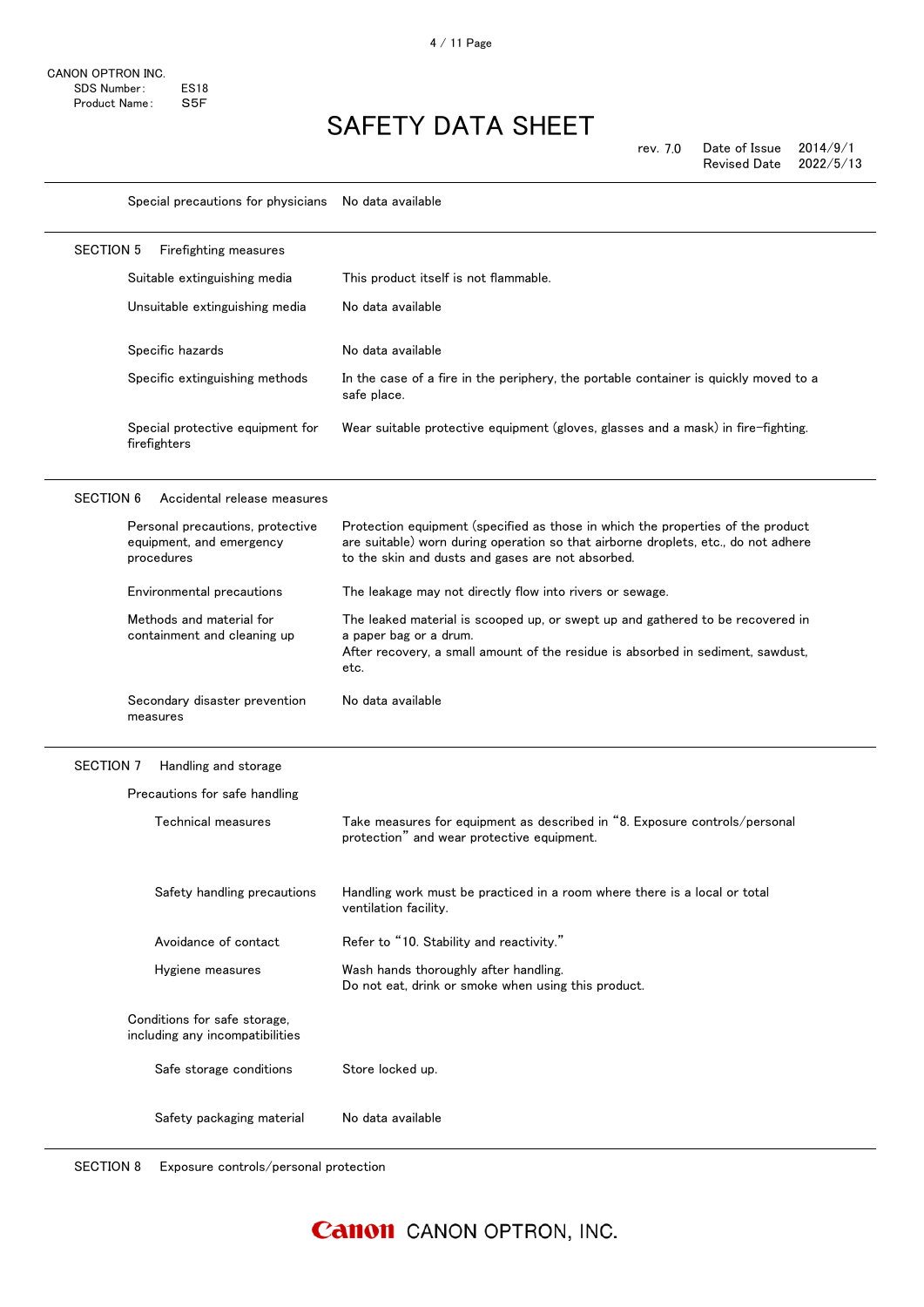| rev. $7.0$ | Date of Issue       | 2014/9/1  |
|------------|---------------------|-----------|
|            | <b>Revised Date</b> | 2022/5/13 |

|                                                                             | <u>SiO2 (Quartz)</u>                                                                                                                                   | Al2O3                                                                                       |
|-----------------------------------------------------------------------------|--------------------------------------------------------------------------------------------------------------------------------------------------------|---------------------------------------------------------------------------------------------|
| Permissible concentration                                                   |                                                                                                                                                        |                                                                                             |
| ACGIH                                                                       | TLV-TWA: 0.025 mg/m <sup>3</sup> (respiratory<br>fraction)<br>(a crystalline silica, $\alpha$ -quartz and<br>cristobalite)<br>$(2015 \text{ version})$ | (Particulate asbestos-free, less than 1%<br>crystalline silica) TLV-TWA 10mg/m <sup>*</sup> |
| Appropriate engineering controls                                            | Use sealed devices, equipment, or a local exhaust ventilation as much as<br>possible.                                                                  |                                                                                             |
| Individual protection measures,<br>such as personal protective<br>equipment |                                                                                                                                                        |                                                                                             |
| Respiratory protection                                                      | Dustproof mask                                                                                                                                         |                                                                                             |
| Hand protection                                                             | Protective gloves                                                                                                                                      |                                                                                             |
| Eye/face protection                                                         | Dust-proof glasses                                                                                                                                     |                                                                                             |
| Skin protection                                                             | Protective clothing                                                                                                                                    |                                                                                             |

#### SECTION 9 Physical and chemical properties

| Appearance     |                   |
|----------------|-------------------|
| Physical state | Solid             |
| Form           | Pellets, granules |
| Colour         | White             |
| Odour          | <b>None</b>       |

|                                                             | <u>SiO2 (Quartz)</u>            | Al2O3             |
|-------------------------------------------------------------|---------------------------------|-------------------|
| Melting point/freezing point                                | $1610^{\circ}C$                 | 2072°C            |
| Boiling point or initial boiling point<br>and boiling range | 2230°C                          | 2980°C            |
| Flammability                                                | No data available               | No data available |
| Upper/lower flammability or<br>explosive limits             | Noninflammability (ICSC (2010)) | No data available |
| Flash point                                                 | Noncombustibility               | Noncombustibility |
| Auto-ignition temperature                                   | Noncombustibility               | Noncombustibility |
| Decomposition temperature                                   | No data available               | No data available |
| рH                                                          | No data available               | No data available |
| Kinematic viscosity                                         | No data available               | No data available |
| Solubility                                                  |                                 |                   |
| Water                                                       | Insoluble                       | Insoluble         |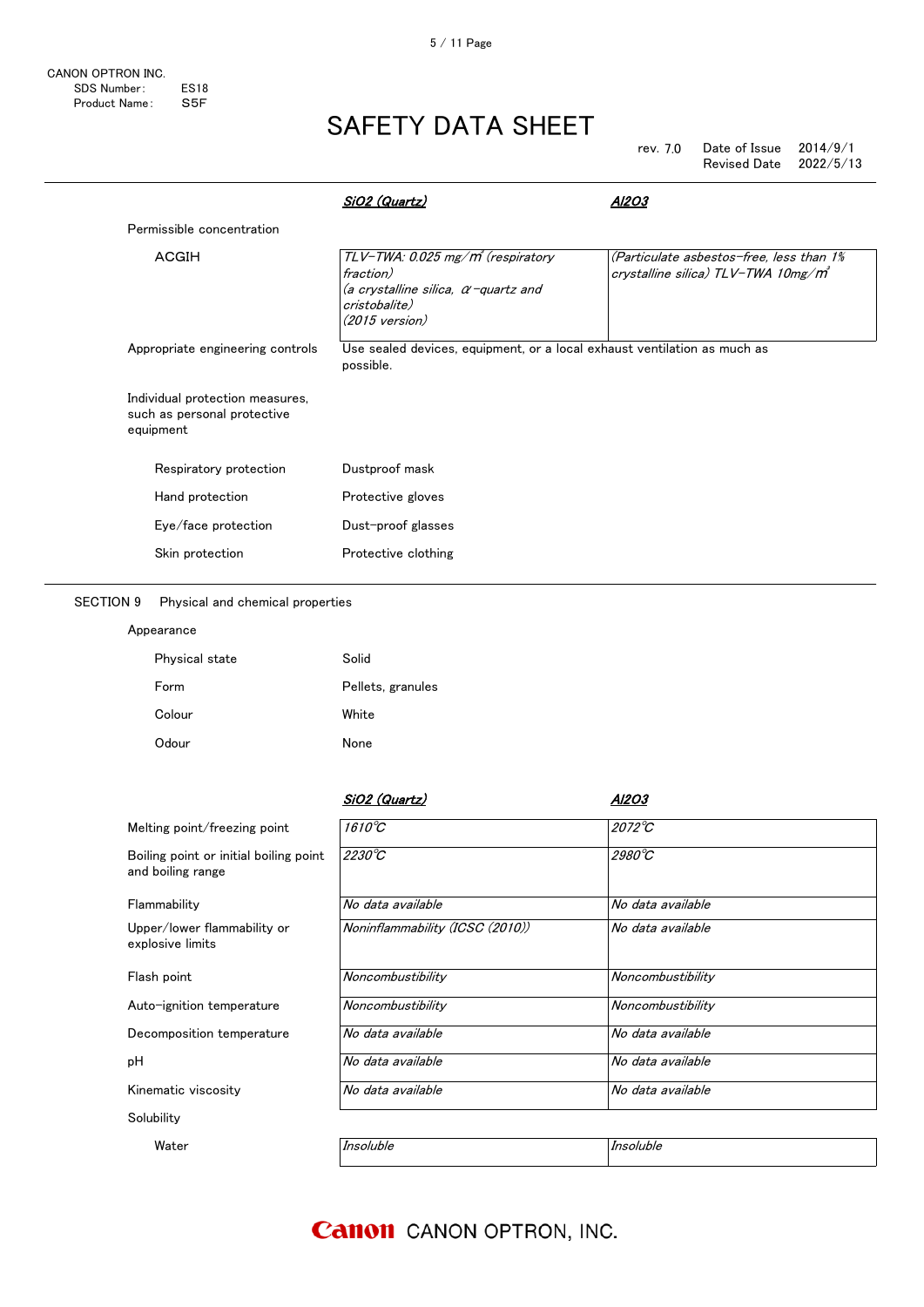rev. 7.0 Date of Issue  $2014/9/1$ Revised Date 2022/5/13

| Other solvents                             | No data available                           | The slightly soluble in non-polar organic<br>solvent |
|--------------------------------------------|---------------------------------------------|------------------------------------------------------|
| Partition coefficient: n-<br>octanol/water | No data available                           | No data available                                    |
| Vapour pressure                            | 0 mmHg $(20^{\circ}\text{C})$ (HSFS (2015)) | 0.073Pa (mp.)                                        |
| Density and/or relative density            | No data available                           | 3.97                                                 |
| (Density)                                  | $\%$ 1.3 $\degree$ 1.9 (pellet) as S5F      |                                                      |
| Relative vapor density                     | No data available                           | No data available                                    |
| Particle characteristics                   | No data available                           | No data available                                    |
| Other information                          | No data available                           | No data available                                    |

#### SECTION 10 Stability and reactivity

|                                    | SiO2 (Quartz)                                                                                     | Al2O3                                               |
|------------------------------------|---------------------------------------------------------------------------------------------------|-----------------------------------------------------|
| Reactivity                         | No data available                                                                                 | No data available                                   |
| Chemical stability                 | No data available                                                                                 | Stability                                           |
| Possibility of hazardous reactions | It produce alkali hydroxide, hydrogen<br>fluoride, hydrofluoric acid and a dangerous<br>reaction. | Possibility of hazardous reaction is<br>negligible. |
| Conditions to avoid                | No data available                                                                                 | Generation of dust, diffusion.                      |
| Incompatible materials             | No data available                                                                                 | Not applicable                                      |
| Hazardous decomposition products   | No data available                                                                                 | Not applicable                                      |

#### SECTION 11 Toxicological information

|                                                 | SiO2 (Quartz)          | AI2O3                                                            |
|-------------------------------------------------|------------------------|------------------------------------------------------------------|
| Acute toxicity(oral)                            | No data available      | <b>SPECIES: Rat</b><br>ENDPOINT: LD50<br>$VALUE:$ $>$ 5000 mg/kg |
| Acute toxicity (dermal)                         | No data available      | No data available                                                |
| Acute toxicity (Inhalation: Gases)              | Solid (GHS definition) | Solid (GHS definition)                                           |
| Acute toxicity (Inhalation:<br>Vapours)         | Solid (GHS definition) | No data available                                                |
| Acute toxicity (Inhalation: Dusts<br>and mists) | No data available      | No data available                                                |
| Skin corrosion/irritation                       | No data available      | No data available                                                |
| Serious eye damage/irritation                   | No data available      | No data available                                                |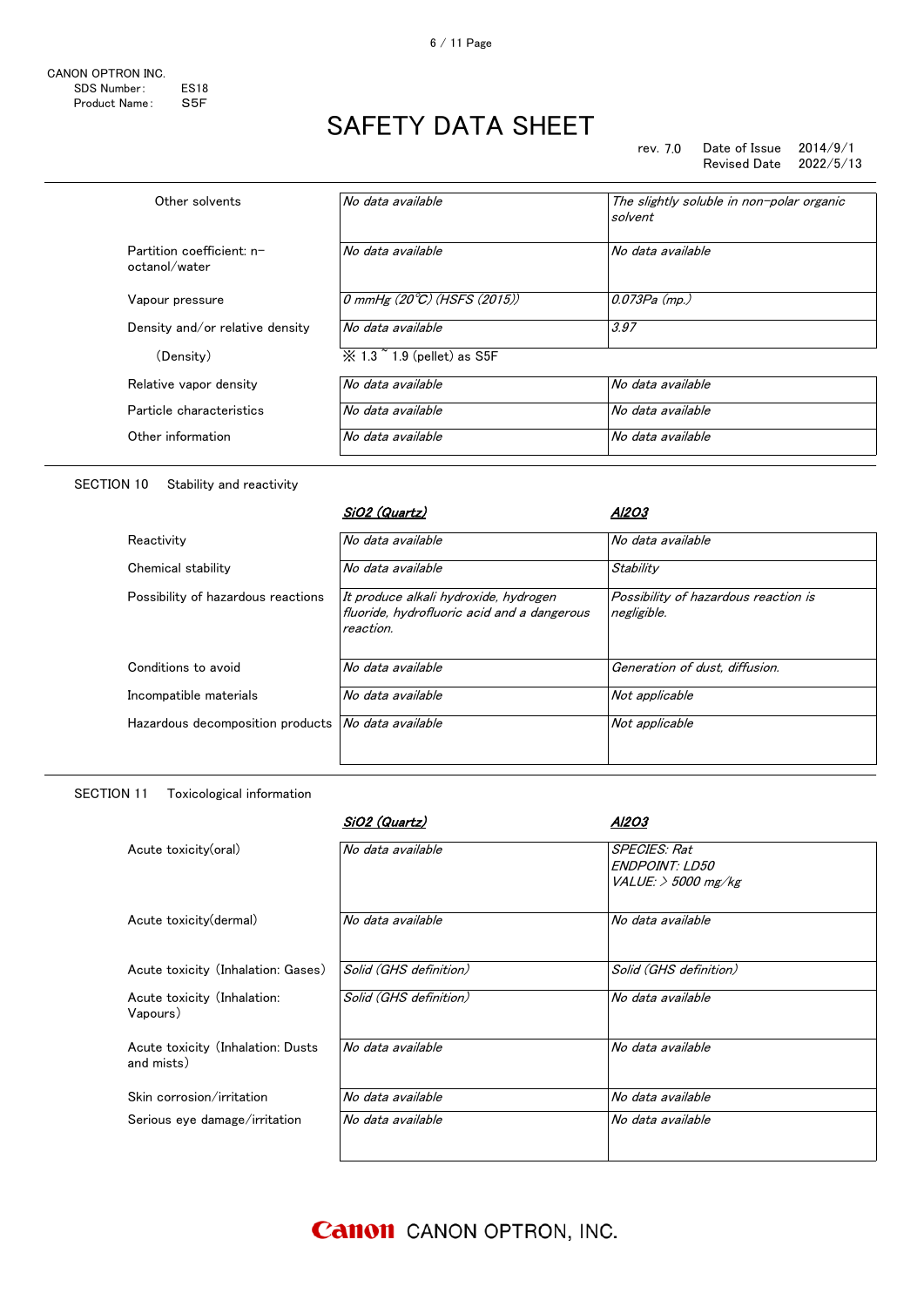7 / 11 Page

| Respiratory or skin sensitization | No data available                                                                                                                                                                                                                                                                                                                                                                                                                                                                                                                                                                                                                                                                                                                                                                                                                                                                                                                                                                                                                                                                             | No data available                                                                                                                                                                                                                    |
|-----------------------------------|-----------------------------------------------------------------------------------------------------------------------------------------------------------------------------------------------------------------------------------------------------------------------------------------------------------------------------------------------------------------------------------------------------------------------------------------------------------------------------------------------------------------------------------------------------------------------------------------------------------------------------------------------------------------------------------------------------------------------------------------------------------------------------------------------------------------------------------------------------------------------------------------------------------------------------------------------------------------------------------------------------------------------------------------------------------------------------------------------|--------------------------------------------------------------------------------------------------------------------------------------------------------------------------------------------------------------------------------------|
| Germ cell mutagenicity            | As for in vivo, an hprt gene mutation test<br>with alveolar epithelial cells of rats dosed by<br>intratracheal instillation was positive, an<br>hprt gene mutation test with the lung tissue<br>of mice was negative though the method of<br>administration was not specified, a<br>micronucleus test with mice dosed<br>intraperitoneally was negative, a<br>chromosomal aberration test and a sister<br>chromatid exchange test with human<br>lymphocytes were positive though exposure<br>methods were not specified, oxidative DNA<br>damage tests with the lung and peripheral<br>blood of rats were positive or negative, and<br>DNA strand break tests with the epithelial<br>lung cells of rats were positive (SIDS (2013).<br>CICAD 24 (2000), DFGOT Vol. 14 (2000),<br>IARC 68 (1997)). As for in vitro, mammalian<br>cell gene mutation tests gave positive and<br>negative results, micronucleus tests with<br>mammalian cultured cells gave positive and<br>negative results, and chromosomal<br>aberration tests and sister chromatid<br>exchange tests with mammalian cultured | The in vivo mutagenicity test has not been<br>carried out, and in the in vitro mutagenicity<br>test, we could only find the Ames test<br>(negative). Therefore we presupposed that<br>we could not classify it for the lack of data. |
|                                   | cells were negative (SIDS (2013), CICAD 24<br>(2000), DFGOT Vol. 14 (2000), IARC 68<br>(1997)). From the above, this substance was                                                                                                                                                                                                                                                                                                                                                                                                                                                                                                                                                                                                                                                                                                                                                                                                                                                                                                                                                            |                                                                                                                                                                                                                                      |
|                                   | classified in Category 2 in accordance with<br>the GHS classification guidance for the                                                                                                                                                                                                                                                                                                                                                                                                                                                                                                                                                                                                                                                                                                                                                                                                                                                                                                                                                                                                        |                                                                                                                                                                                                                                      |
|                                   | Japanese government. Besides, the<br>genotoxicity of this substance is thought to                                                                                                                                                                                                                                                                                                                                                                                                                                                                                                                                                                                                                                                                                                                                                                                                                                                                                                                                                                                                             |                                                                                                                                                                                                                                      |
|                                   | be attributable to reactive oxygen species<br>derived from this substance or from the                                                                                                                                                                                                                                                                                                                                                                                                                                                                                                                                                                                                                                                                                                                                                                                                                                                                                                                                                                                                         |                                                                                                                                                                                                                                      |
|                                   | inflammatory cells caused by this substance<br>(SIDS (2013), IARC 100C (2012)).                                                                                                                                                                                                                                                                                                                                                                                                                                                                                                                                                                                                                                                                                                                                                                                                                                                                                                                                                                                                               |                                                                                                                                                                                                                                      |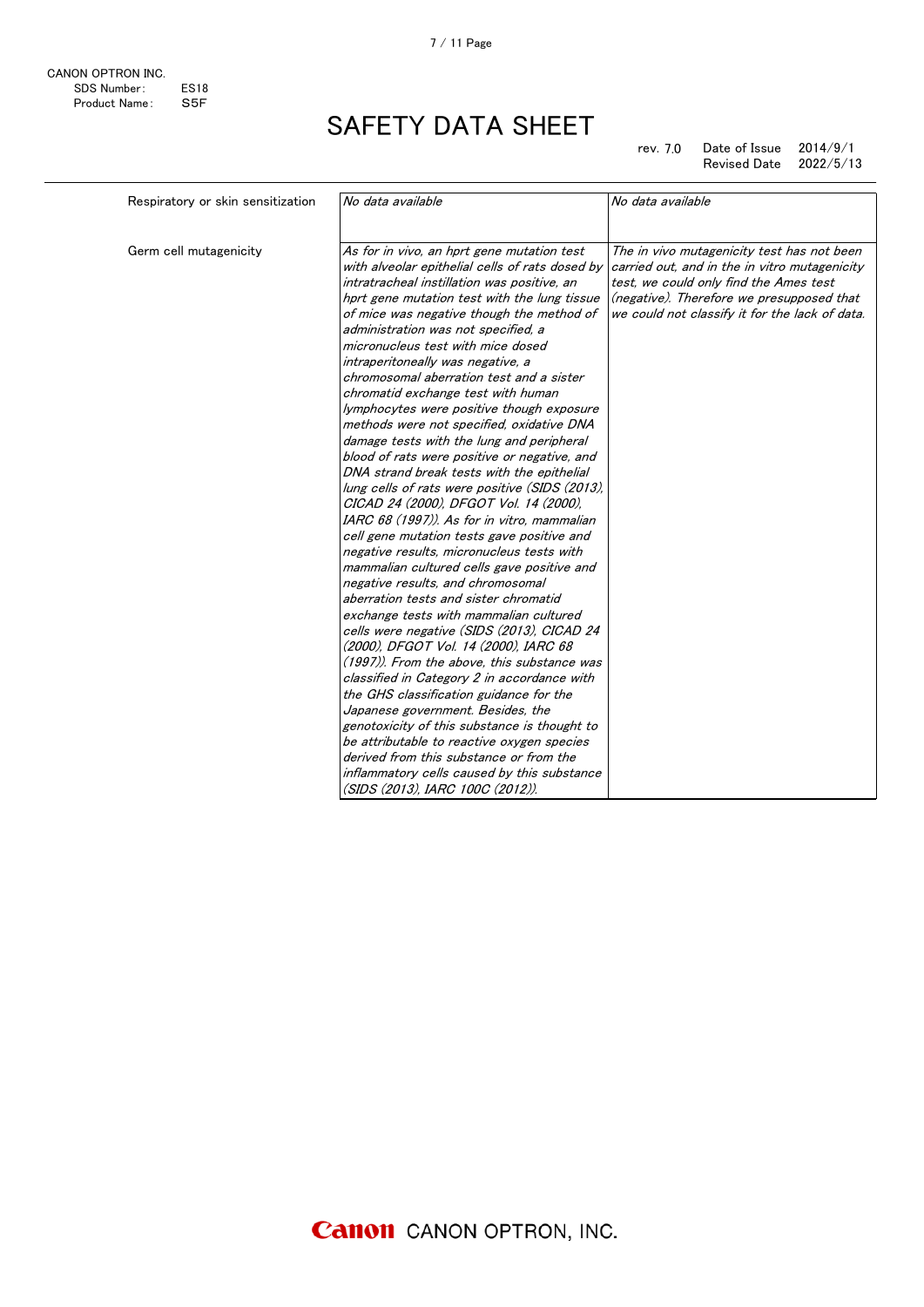| rev. 7.0 | Date of Issue       | 2014/9/1  |
|----------|---------------------|-----------|
|          | <b>Revised Date</b> | 2022/5/13 |

| Carcinogenicity       | In the results of many epidemiological<br>studies, a positive correlation between<br>occupational exposure to crystalline silica<br>containing this substance (quartz) and an<br>increased risk of lung cancer was found.<br>Also, in particular, even when the results of<br>multiple studies were pooled, and different<br>meta-analyses were conducted, a significant<br>increase in the relative risk was shown<br>consistently (IARC 100C (2012), SIDS<br>(2013)). Accordingly, it is described that<br>there is sufficient evidence for an increased<br>risk of lung cancer in humans by inhalation<br>exposure to crystalline silica dust with the<br>shape of this substance (quartz) (IARC<br>100C (2012)).<br>Meanwhile, in experimental animals, in a 2-<br>year test in which female and male rats<br>were exposed by inhalation to 1 mg/m of<br>this substance (mass median aerodynamic<br>diameter (MMAD): 1.3 micrometers), and in a<br>83-week test in which female rats were<br>exposed by nose inhalation to 12 mg/m of<br>this substance (MMAD: 2.24 micrometers).<br>significant increases in lung tumors were<br>observed in the exposed group, and there<br>were many adenocarcinomas as the<br>histological type. Furthermore, also in a<br>study in which female rats were exposed by<br>nose inhalation to 6.1 and 30.6 mg/m of | Not classified because of "A |
|-----------------------|----------------------------------------------------------------------------------------------------------------------------------------------------------------------------------------------------------------------------------------------------------------------------------------------------------------------------------------------------------------------------------------------------------------------------------------------------------------------------------------------------------------------------------------------------------------------------------------------------------------------------------------------------------------------------------------------------------------------------------------------------------------------------------------------------------------------------------------------------------------------------------------------------------------------------------------------------------------------------------------------------------------------------------------------------------------------------------------------------------------------------------------------------------------------------------------------------------------------------------------------------------------------------------------------------------------------------------------------------------|------------------------------|
| Reproductive toxicity | this substance (MMAD: 1.8 micrometers), a<br>dose-dependent increase in lung tumors<br>was observed, and squamous cell carcinoma<br>was the most common in the histological<br>type, and bronchiolo/alveolar epithelial<br>carcinomas or adenomas were often<br><i>observed (IARC 100C (2012)).</i><br>From the above, based on information on<br>carcinogenicity in humans and experimental<br>animals, in 1997, IARC classified it in Group<br>1 with regard to carcinogenicity in humans<br>due to exposure to the dust of this<br>substance, and even in a reevaluation in<br>2012, the classification result was not<br>changed (IARC 68 (1997), IARC 100C<br>(2012)). As for results of carcinogenicity<br>classifications by other organizations, Japan<br>Society for Occupational Health classified it<br>in Group 1 (Recommendation of<br>Occupational Exposure Limits (2015)),<br>ACGIH has classified it in A2 since 2004<br>(ACGIH (7th, 2006)), and NTP classified<br>Crystalline Silica (Respirable Size) as K<br>(NTP RoC (13th, 2014)). Therefore, it was<br>classified in Category 1A for this hazard<br>class.<br>No data available                                                                                                                                                                                                   | No data available            |
|                       |                                                                                                                                                                                                                                                                                                                                                                                                                                                                                                                                                                                                                                                                                                                                                                                                                                                                                                                                                                                                                                                                                                                                                                                                                                                                                                                                                          |                              |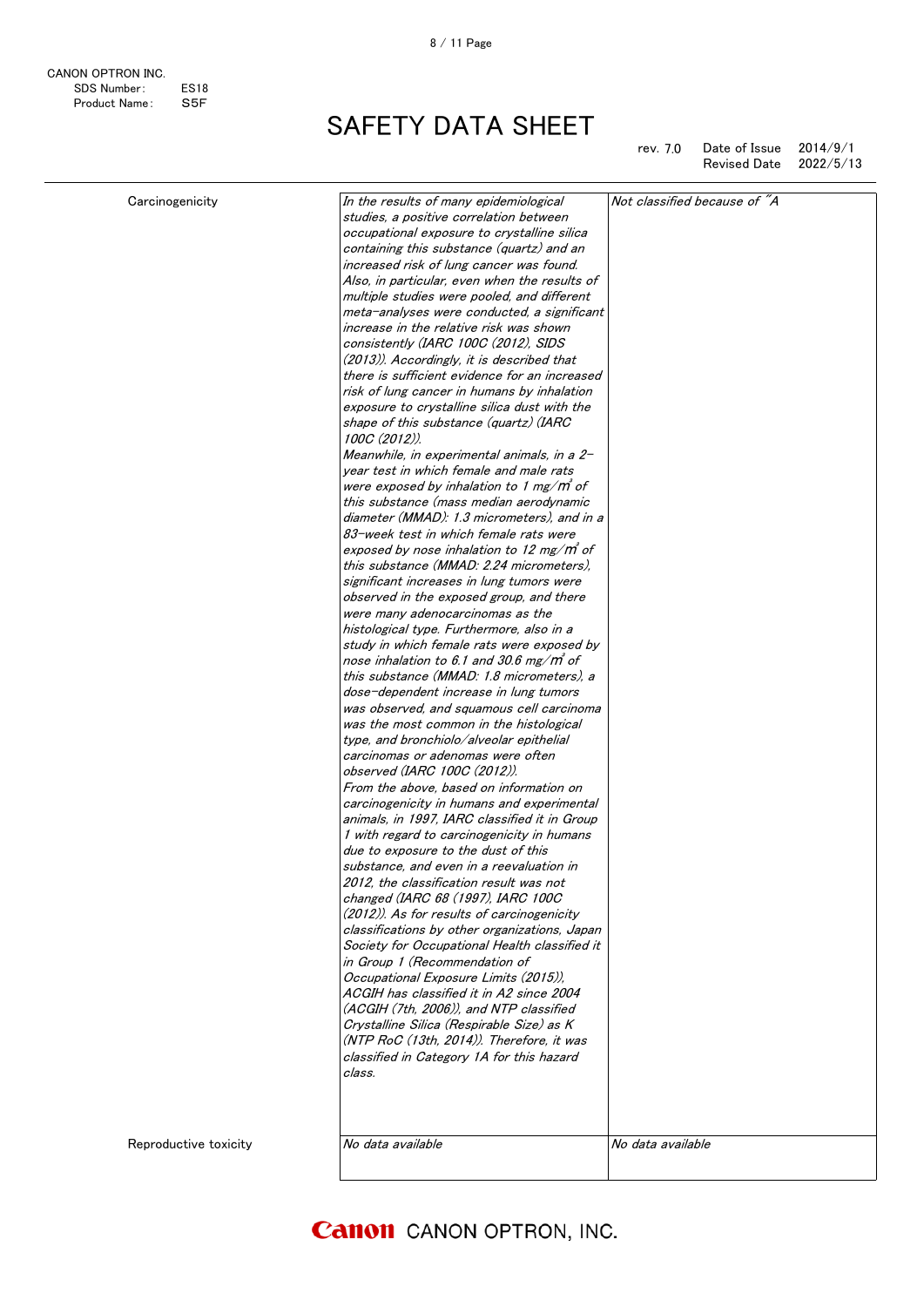rev. 7.0 Date of Issue 2014/9/1 Revised Date 2022/5/13

| Specific target organ toxicity (single<br>exposure)  | Classification not possible due to lack of<br>data. Besides, the data on effects on the<br>human respiratory organs used in the<br>previous classification was short-term<br>exposure data and not data on single-dose<br>acute effects.                                                                                                                                                                                                                                                                                                                                                                                                                                                                                                                                                                                                                                               | It was set as category 3 (respiratory<br><i>irritation)</i> from the statement of upper<br>respiratory irritation (ICSC (2000)).                            |
|------------------------------------------------------|----------------------------------------------------------------------------------------------------------------------------------------------------------------------------------------------------------------------------------------------------------------------------------------------------------------------------------------------------------------------------------------------------------------------------------------------------------------------------------------------------------------------------------------------------------------------------------------------------------------------------------------------------------------------------------------------------------------------------------------------------------------------------------------------------------------------------------------------------------------------------------------|-------------------------------------------------------------------------------------------------------------------------------------------------------------|
| Specific target organ<br>toxicity(repeated exposure) | In humans, in many epidemiological studies,<br>effects on the respiratory organs (silicosis,<br>lung cancer, pulmonary tuberculosis) due to<br>occupational exposure to this substance<br>were found. In addition, autoimmune<br>diseases (scleroderma, rheumatoid arthritis,<br>polyarthritis, mixed connective tissue<br>disease, systemic lupus erythematosus,<br>Sjogren's syndrome, polymyositis, fibrositis),<br>chronic renal disease, and subclinical renal<br>changes were also observed (SIDS (2013),<br>CICAD 24 (2000), DFGOT vol. 14 (2000)).<br>These kidney diseases are thought to be<br>related to autoimmunity (SIDS (2013)).<br>Likewise in experimental animals, fibrosis in<br>the lung was found in repeated inhalation<br>exposure tests with rats (SIDS (2013)).<br>Therefore, it was classified in Category 1<br>(respiratory organs, immune system, kidney). | It was classified into Category 1 according<br>the statement that by occupational<br>exposure of aluminas, pulmonary fibrosis<br>was occurred (EHC (1997)). |
| Aspiration hazard                                    | No data available                                                                                                                                                                                                                                                                                                                                                                                                                                                                                                                                                                                                                                                                                                                                                                                                                                                                      | No data available                                                                                                                                           |
| Other information                                    | No data available                                                                                                                                                                                                                                                                                                                                                                                                                                                                                                                                                                                                                                                                                                                                                                                                                                                                      |                                                                                                                                                             |

#### SECTION 12 Ecological information

SiO2 (Quartz) Al2O3

| Toxicity                                                       |                                                                                                                                                                                                                                    |                   |
|----------------------------------------------------------------|------------------------------------------------------------------------------------------------------------------------------------------------------------------------------------------------------------------------------------|-------------------|
| Hazardous to the aguatic<br>environment Short-<br>term(acute)  | From the test data on amorphous silica of<br>24-hour LL50 $>$ 10,000 mg/L for crustacea<br>(Daphnia magna) and $96$ -hour LL0 = 10,000<br>mg/L for fish (Danio rerio) (both SIDS,<br>2013), it was classified as "Not classified." | No data available |
| Hazardous to the aguatic<br>environment Long-<br>term(chronic) | No data available                                                                                                                                                                                                                  | No data available |
| Persistence and degradability                                  | No data available                                                                                                                                                                                                                  | No data available |
| Bioaccumulative potential                                      | No data available                                                                                                                                                                                                                  | No data available |
| Mobility in soil                                               | No data available                                                                                                                                                                                                                  | No data available |
| Hazard to the ozone layer                                      | No data available                                                                                                                                                                                                                  | No data available |
| Other adverse effects                                          | No data available                                                                                                                                                                                                                  | No data available |

SECTION 13 Disposal considerations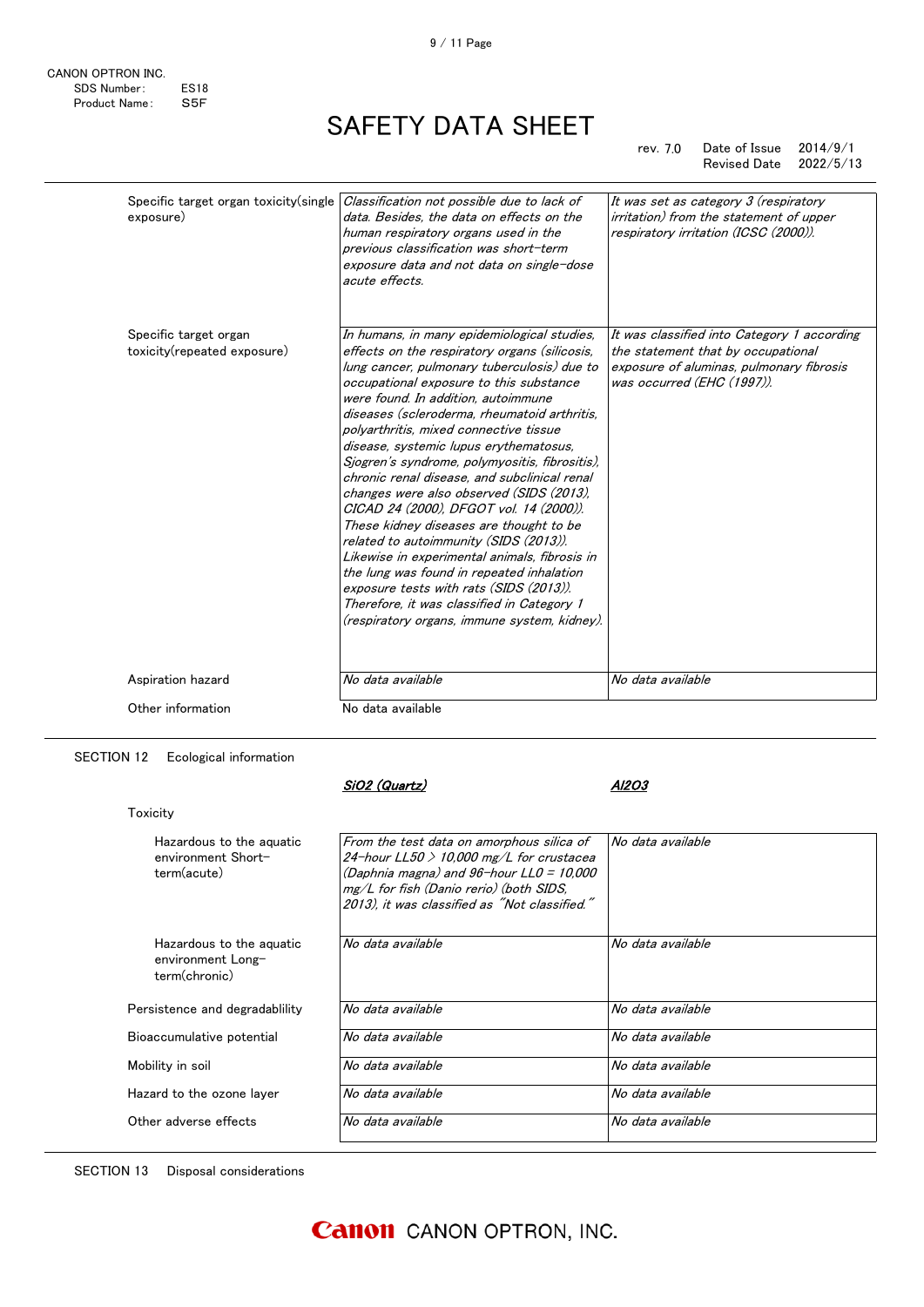rev. 7.0 Date of Issue  $2014/9/1$ Revised Date 2022/5/13

| Waste treatment methods                              | Process is contracted to industrial waste disposers who received approval of a<br>prefectural governor.                                                                                                                       |
|------------------------------------------------------|-------------------------------------------------------------------------------------------------------------------------------------------------------------------------------------------------------------------------------|
| Contaminated container and<br>contaminated packaging | The container is recycled after being cleaned, or is appropriately processed<br>according to the standards of related laws and regulations.<br>When disposing of empty containers, the contents should be completely removed. |

#### SECTION 14 Transport information

| International regulation                                   |                                                                                                                                                                                                                                |                                                                                                                                                                          |
|------------------------------------------------------------|--------------------------------------------------------------------------------------------------------------------------------------------------------------------------------------------------------------------------------|--------------------------------------------------------------------------------------------------------------------------------------------------------------------------|
| UN number                                                  | Not applicable                                                                                                                                                                                                                 | Not applicable                                                                                                                                                           |
| UN proper shipping name                                    | Not applicable                                                                                                                                                                                                                 | Not applicable                                                                                                                                                           |
| UN classification                                          | Not applicable                                                                                                                                                                                                                 | Not applicable                                                                                                                                                           |
| Transport hazard class                                     | Not applicable                                                                                                                                                                                                                 | Not applicable                                                                                                                                                           |
| Packing group                                              | Not applicable                                                                                                                                                                                                                 | Not applicable                                                                                                                                                           |
| Hazardous to the aguatic<br>environment                    | No data available                                                                                                                                                                                                              | No data available                                                                                                                                                        |
| Maritime transport in bulk<br>according to IMO instruments | No data available                                                                                                                                                                                                              | No data available                                                                                                                                                        |
| Japanese lows and regulations                              | Land regulation information Not applicable<br>Maritime regulatory information non-<br>hazardous materials<br>Aviation regulatory information non-<br>hazardous materials                                                       | Land regulation information Not applicable<br>Maritime regulatory information non-<br>hazardous materials<br>Aviation regulatory information non-<br>hazardous materials |
| Special precautions for users                              | Requires retention of yellow card when<br>transporting.<br>When transporting, protect from direct<br>sunlight and take on cargo without breakage<br>of container, corrosion and leakage.<br>Do not stack heavy good thereupon. | When transporting, protect from direct<br>sunlight and take on cargo without breakage<br>of container, corrosion and leakage.                                            |
| <b>Special Provisions</b>                                  |                                                                                                                                                                                                                                | -                                                                                                                                                                        |
|                                                            |                                                                                                                                                                                                                                |                                                                                                                                                                          |

SiO2 (Quartz) Al2O3

#### SECTION 15 Regulatoly information(Japan)

|                                                     | SiO2 (Quartz)                                                  | Al2O3                                                          |
|-----------------------------------------------------|----------------------------------------------------------------|----------------------------------------------------------------|
| Occupational Safety and Health<br>Law               | There is it in the case of an application or<br>an application | There is it in the case of an application or<br>an application |
| <b>PRTR Law</b>                                     | Not applicable                                                 | Not applicable                                                 |
| Poisonous and Deleterious<br>Substances control Law | Not applicable                                                 | Not applicable                                                 |
| Labor Standards Act                                 | Not applicable                                                 | Not applicable                                                 |
| Chemical substances control Law                     | Not applicable                                                 | Not applicable                                                 |
| Fire fighting Law                                   | Not applicable                                                 | Not applicable                                                 |